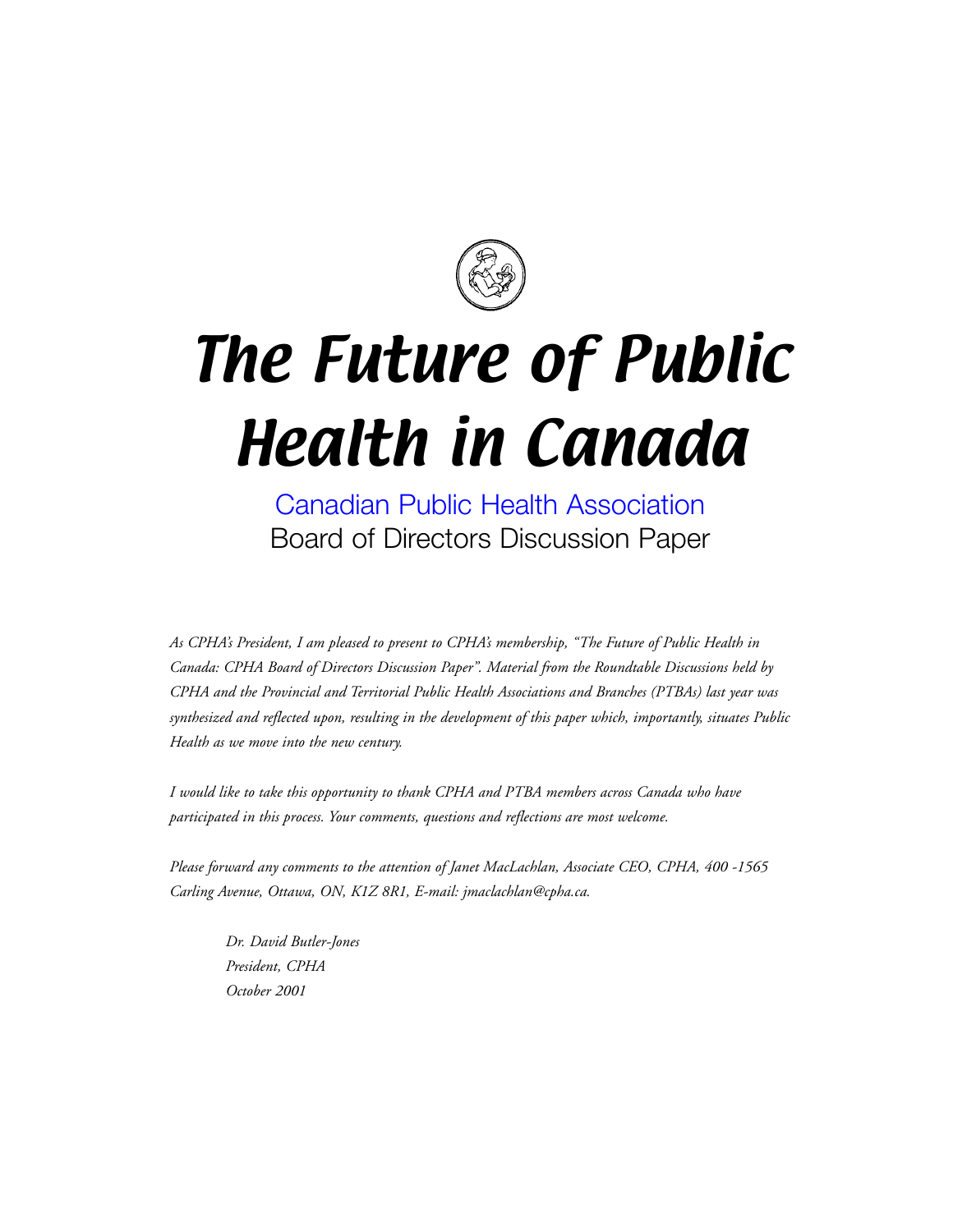The [Canadian Public Health Association \(CPHA\)](http://www.cpha.ca) is a national, independent, not-for-profit, voluntary association representing public health in Canada with links to the international public health community. CPHA's members believe in universal and equitable access to the basic conditions necessary to achieve health for all Canadians.

CPHA's mission is to constitute a special national resource in Canada that advocates for the improvement and maintenance of personal and community health according to the public health principles of disease prevention, health promotion and protection and healthy public policy.

The Canadian Public Health Association and its members are concerned about the future of Canada's health system and the health of individuals and communities.

#### **CPHA Roundtables**

This paper is based on a national consultation involving a series of regional roundtable discussions across Canada, which began the process of creating a vision for Public Health for the next decade. As part of the process, the Roundtables articulated the principles underlying Public Health, identified some of the strengths and the challenges faced, and outlined essential considerations that must be addressed if Canada is to maintain a strong Public Health component in a sustainable health care system for the future.

Some key reports that complement the roundtable discussions include the 1996 CPHA Board of Directors Issue Paper, *Focus on Health: Public Health in Health Services Restructuring* and the 2000 CPHA Board of Directors Issue Paper, *An Ounce of Prevention: Strengthening the Balance in Health Care Reform.*

# Introduction or.... Cracks in the Foundation

As a people, we who live in Canada have never been healthier. Over the last century, Canadians everywhere have benefitted from fundamental social change, coupled with a sweeping range of nation-wide Public Health measures: from pasteurization and better nutrition to accident reduction and healthier lifestyles. ([See sidebar](#page-2-0) [on page 3.\)](#page-2-0) 

Canadians have seen clear results in a great many areas, and overall, our life expectancy has climbed dramatically – from 50 years a half century ago to 79 years in 1996.

#### **What makes people healthy?**

The Public Health system has been at the forefront of change in the past, and has great potential to build a healthier future. Public Health approaches focus on the broad determinants of health, including people's living and working conditions. Canada's Public Health system has taken the lead in nation-wide programs that prevent disease and injury (from immunization to seat-belt use), in initiatives that protect health (from sanitation to pre-natal health), and in health promotion (from healthy heart lifestyle education to reductions in AIDS morbidity). This broad approach, which gets to the root of much of the illness and other health problems in Canada, underpins Public Health today.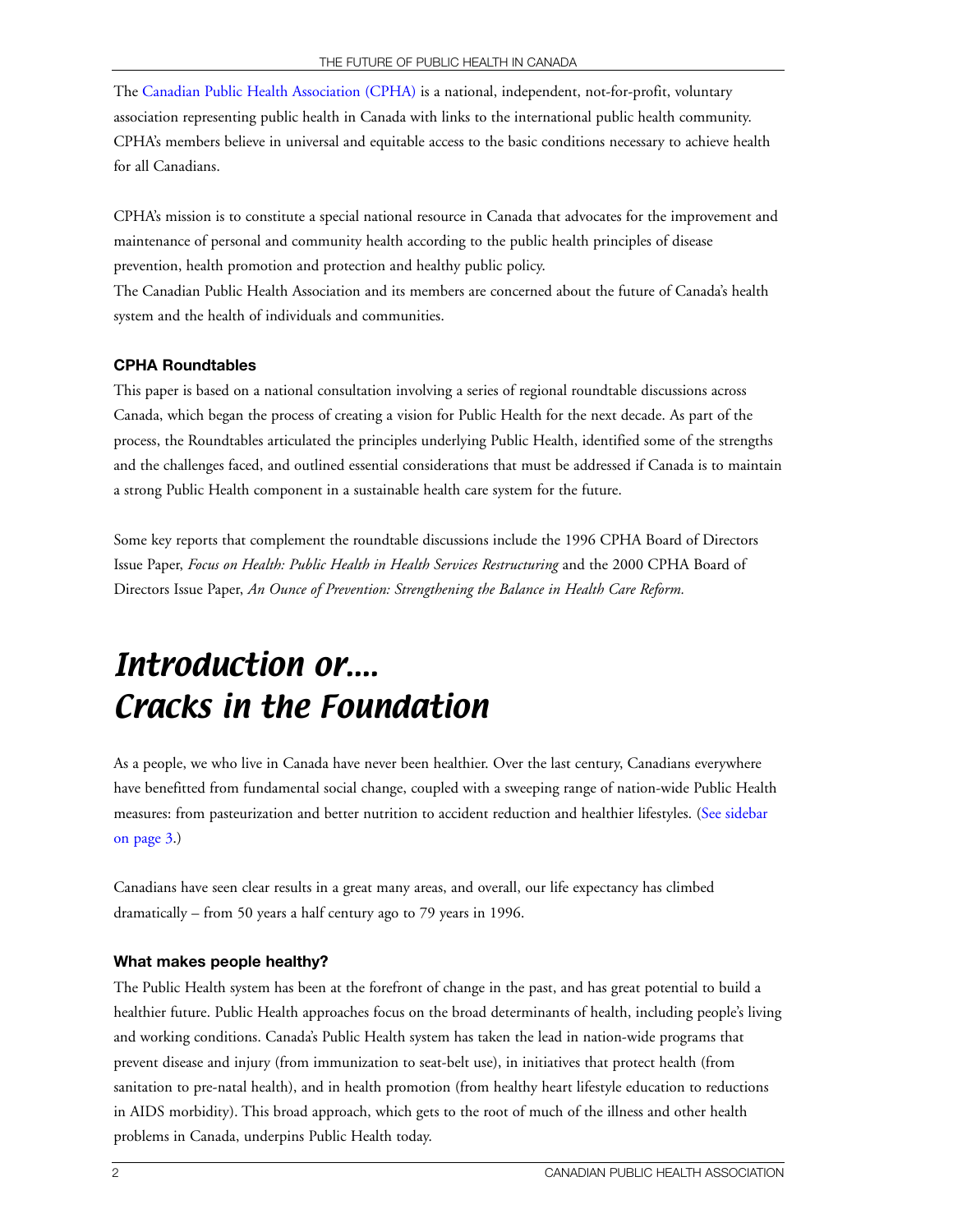### <span id="page-2-0"></span>**Public Health: The foundation of a sustainable health system for all Canadians**

Traditionally, governments have emphasized Public Health, recognizing its value to all communities and individuals. Strong Public Health programming not only improves health in its own right, but also is at the foundation of Canada's treatment system. Healthy populations need treatment less often, and respond more effectively when treatment is required.

Today, however, emphasis has shifted from promotion, prevention and protection to containing the costs of treatment. Canada's public health care insurance program is important in assuring that illness does not translate into bankruptcy, but as treatment costs continue to spiral upwards, investments in essential Public Health services have fallen.

If we neglect the Public Health services that are at the foundation of Canada's health care system, however, the system itself is threatened. Neglect can have devastating consequences. The *E.coli* contamination of the Walkerton water supply is just one case in point. While technologies and genomics capture the public imagination today, even the most optimistic technologies pale in effectiveness when compared to fundamental Public Health strategies that protect our health, prevent disease and injury, and

### Building Healthier Populations

*The Public Health system monitors and strives to improve the health of communities through:*

#### **Prevention**

■ Offer early intervention and sound information to prevent the onset of disease, illness and injury;

#### **Protection**

■ Identify, reduce and eliminate hazards and risks to the health of individuals including (community) disease surveillance and control;

#### **Promotion**

■ Enable healthy choices and develop healthy and supportive environments.

#### **Public Health workers are health advocates, promoting health in its broadest form.**

promote health across all communities and socio-economic groups. A strong Public Health system can improve the health and well-being of Canadians for the least cost in the long run, both in human and economic terms. A strong Public Health system provides the foundation for a sustainable health system for all Canadians.

#### **Responding to changing needs: Preparing to face the future**

It is essential to the health care system as a whole that Canada continue to maintain its much-admired Public Health system, and build on its successes over the last century. The national Advisory Committee on Population Health is reviewing the capacity of Canada's Public Health services. Several provinces, as well, are assessing the ability of the Public Health system to meet the challenges.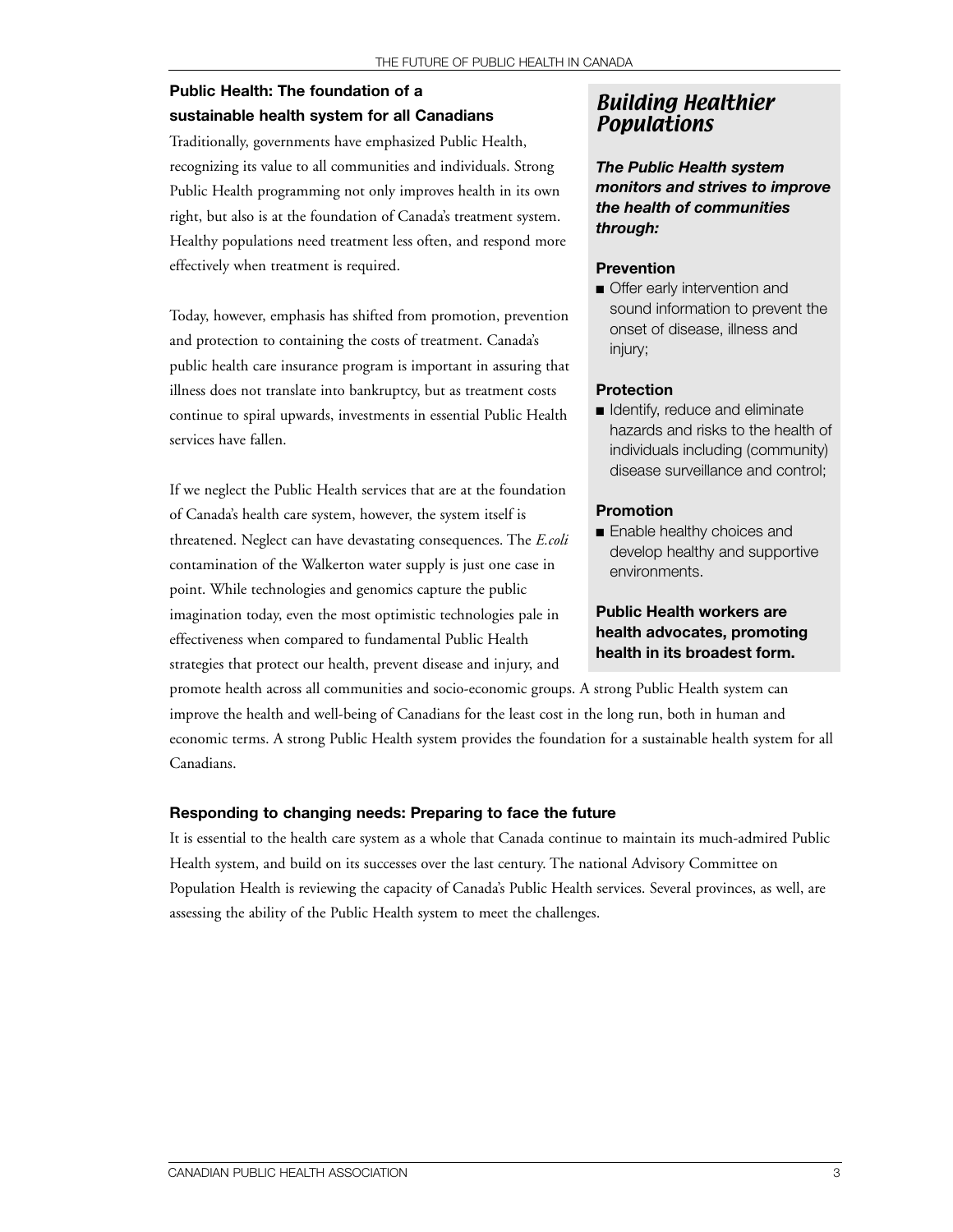# The Future of Public Health in Canada: 10 Guiding Principles

How will Public Health evolve over the next decade? The Public Health system of the future will be founded on the basic principles that guide it today. Canada endorses the World Health Organization's goal of *Health for All*.

Public Health is much more than the presence and absence of disease. In the world-renowned Ottawa Charter for Health Promotion, Canada's Public Health professionals advocated a broad view of health, successfully articulating a clearer vision of what health is. The Charter helped catalyze a shift in how Canadians think about health. Rather than focusing on institutional health (biomedical model), Canada is adopting a far broader definition of the determinants of health (biopsychosocial model), including: safe environments, adequate income, education and shelter, safe and nutritious food, and peace, equity and social justice.

Canada's Public Health system works for all Canadians, acting on factors in the environment that enable Canadians to be healthy and reducing inequities in the conditions that put some Canadians at a disadvantage for attaining and maintaining optimal health. These include the following 10 Guiding Principles:

#### **Public good**

Improvements in Public Health are core to the work of government, as part of its responsibility to improve Canada's quality of life and build a nation of healthy people living in healthy communities. Public Health is an integral element of a comprehensive and effective system for health. It builds conditions that promote health, and prevents that which is preventable, so that treatment is required less often and is applied in more favourable situations. What is needed is a commitment on the part of all Canadians to an overhaul of the structure of our health system so that it can meet the demands of the 21<sup>st</sup> century.

### Public Health Achievements

#### **Eradication or Control of Communicable Diseases**

- ✔ Eradication of smallpox and polio
- ✔ Vaccine development and advances in immunization

#### **Creating Healthier Environments**

- $\checkmark$  Fluoride in water and toothpaste
- $\boldsymbol{\nu}$  lodine in salt
- $\sqrt{}$  Improved sanitation and cleaner water (water systems; sewage treatment)
- ✔ Safer and healthier food

#### **Healthier Children and Families**

- $\vee$  Healthier mothers and children
- $\triangleright$  Reductions in prenatal and perinatal mortality
- $\checkmark$  Enhancement of life expectancy in the first years of life
- ✔ 95% decrease in preventable diseases of children
- $\checkmark$  Increased breastfeeding

#### **Healthier Lifestyles**

- ✔ Public education programs to promote health
- ✔ Lifestyle changes promoting heart health
- $\boldsymbol{\nu}$  Improved nutrition
- $\sqrt{\ }$  Reductions in tobacco use

#### **Injury Prevention**

- ✔ Vehicle safety, including seat belt legislation
- ✔ Helmet use
- $\vee$  Reductions in drunk driving

#### **Health Protection**

 $\checkmark$  Screening tests for many illnesses

#### **Strong Community Partnerships to Address Health Issues**

#### **Legislation/Regulation to Protect Health/Control Disease**

**Reductions in Morbidity and Mortality**  $\nu$  HIV/AIDS

- $\checkmark$  Heart Health
- $\boldsymbol{\nu}$  Injuries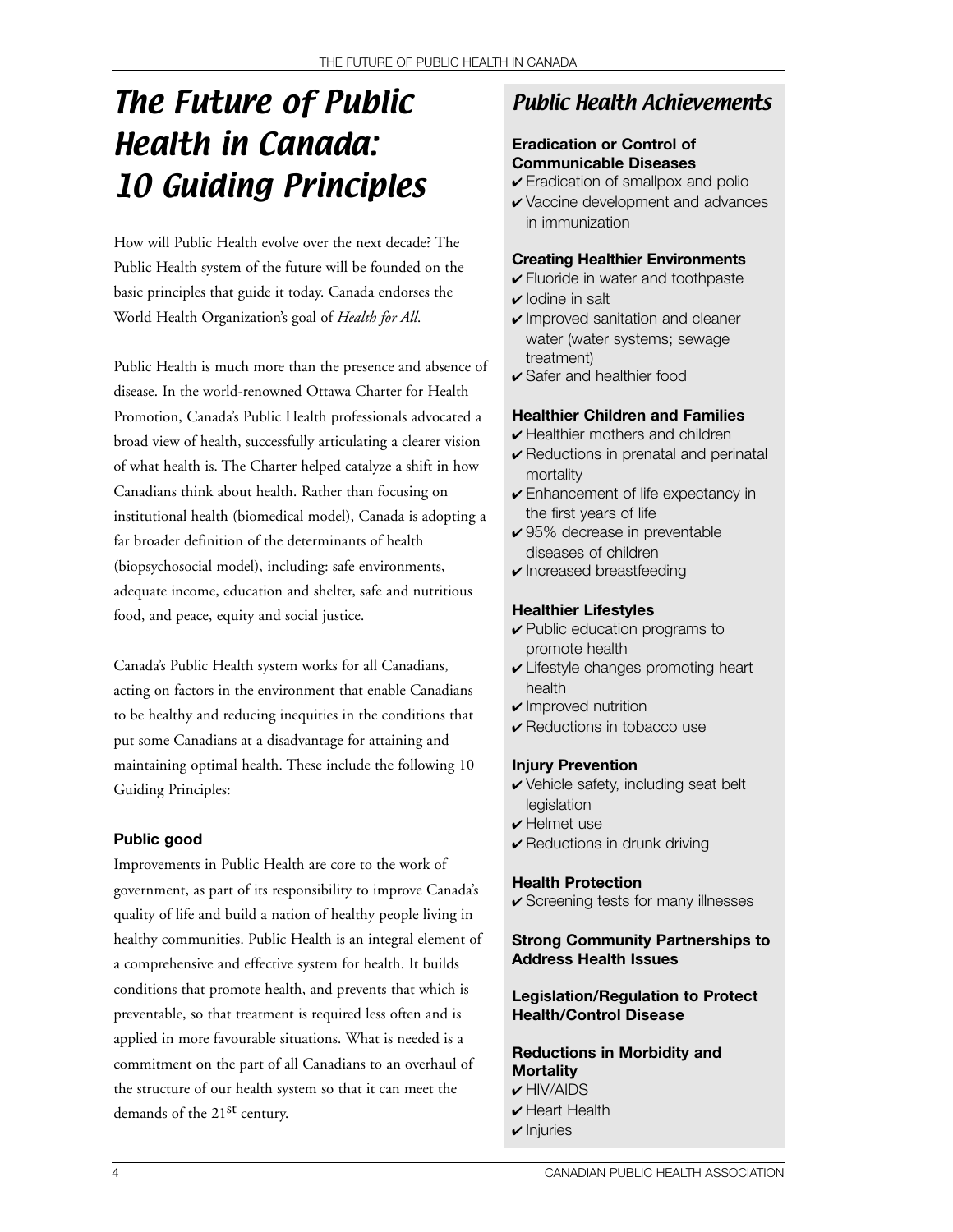#### **Determinants of health**

Public Health is concerned with the root causes affecting health and therefore, focuses on health promotion, disease and injury prevention and health protection.

#### **Equity/ Diversity and social justice**

Higher rates of illness, injury, morbidity and mortality are concentrated disproportionately among Canada's most vulnerable populations. Public Health seeks to redress these inequities and provide universal access to the determinants of health, by promoting equitable access to culturally relevant services and resources and by celebrating the diversity of our nation's peoples.

#### **Partnership**

Public Health builds alliances at the national, regional and community level to address health concerns, and involves consumers and communities in planning and program development.

#### **Public participation**

Program planning and resourcing is guided by community assessment, advocacy, health protection and health promotion, and is founded on a base of public input and accountability. Public health "thinks globally, but acts locally."

#### **Interdisciplinary approaches**

Individual and community needs are addressed by broad partnerships that integrate health and other sectors.

#### **Science-based**

Public Health services and approaches are based on the science and research of many disciplines. Strong science is fundamental to effective surveillance and evaluation, and enriches our understanding of relationships and causation.

#### **Efficient/Cost-effective**

Public Health insists upon the ongoing evaluation of programs, including cost-effectiveness studies.

#### **Continual improvement**

Public Health adopts new technologies, approaches and best practices to strengthen our knowledge, our service delivery and our outreach to communities and individuals.

#### **Sustainability**

A sustainable Public Health system is responsive to changing community needs and resources.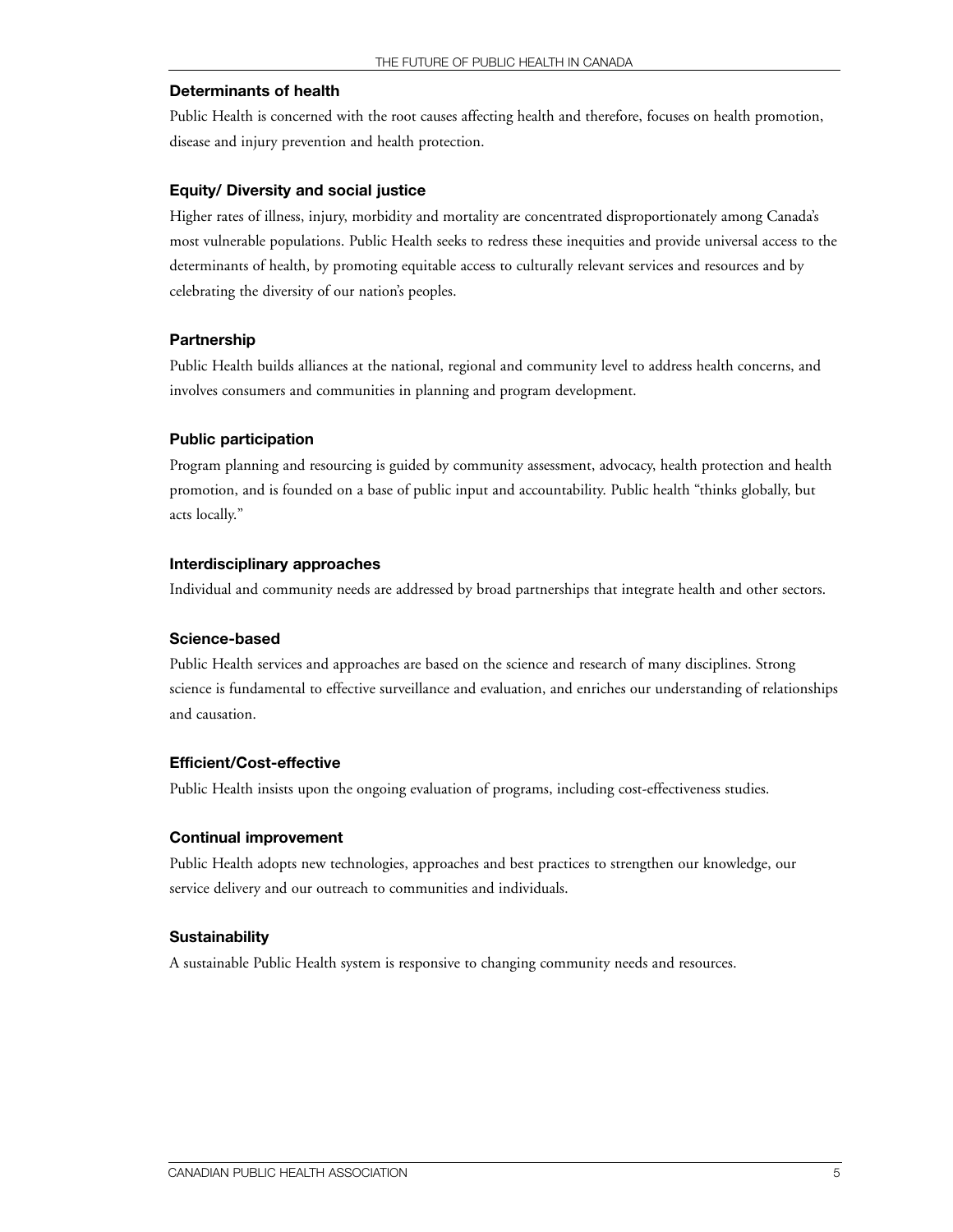## Our Strengths

Public Health is well equipped to lead the way to the best possible health care programs and services for Canadians, regardless of where or how they live.

#### **Broad-based interaction**

Because Public Health focuses on the broad determinants of health, it is situated at the point where individuals and families interact with service providers and governments. It is capable of creating alliances and partnerships across the private and voluntary sectors, across professions, and among communities, and of harnessing broad support for priority issues and community development.

This multi-sectoral outreach is particularly important as the health care system, including roles, responsibilities and program funding, is restructured. It is increasingly necessary to integrate services and funding, and even more closely involve communities in planning and delivery.

#### **In tune with consumers and communities**

This increasing need for broad involvement comes at a time when Canadians, as a population, are adopting a broader definition of health, and acknowledging the wide range of factors that contribute to the health of the population.

#### **Strong tools**

Today, technological developments are extending the reach of Public Health into distant and remote communities, making it possible to provide better information and better access to health services and interventions.

Research into the broader determinants of health has contributed important information and data on best practices and will continue to support and strengthen evidence-based decision-making. Interventions and strategies associated with early child development have been especially instrumental in demonstrating the longer term benefits of Public Health interventions.

#### **Solid track record**

The Public Health sector can build on the success of a great many effective community and regional initiatives across the country. These initiatives include programs for dental health, sexual and reproductive health, diabetic health and women's health as well as innovative primary care models and programs for the elderly, promotion of immunization and communicable disease control, and broad programs for literacy and environmental health.

Public Health practitioners can coordinate and support communities across the country, effectively using stories to profile successful community initiatives and share them among jurisdictions. They can, for example, share health promotion campaigns that increase the uptake of influenza immunization.

The impact of these Public Health successes is being enhanced by strengthened evaluation of programs (including Public Health interventions), and improved reporting of outcomes to inform the public.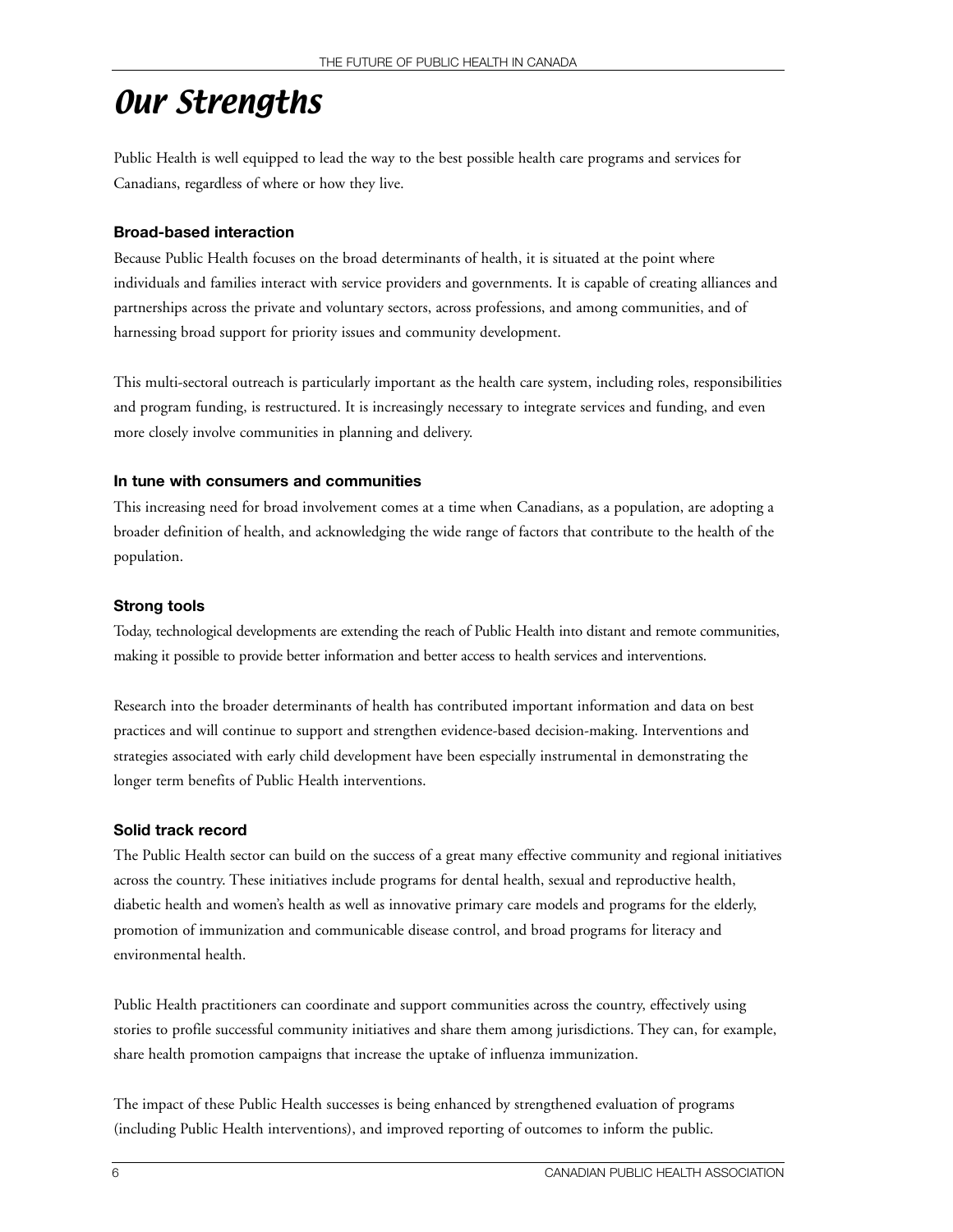# Challenges: Increasing Complexity and Erosion of Funding

Canada's Public Health system is currently being challenged on a great many fronts, its effectiveness threatened. The future health of Canadians – and the means by which that health is supported – will be influenced by many sectors and will require the collaboration of professionals across many disciplines.

#### **Increasing complexity**

As our understanding of the determinants of health becomes more complex, so too does the identification of problems and appropriate solutions. With increasing complexity come increasing demands and responsibilities. In a society that is increasingly technology-driven and globally-oriented, Public Health must take action against illiteracy and reduce inequities in the social conditions that prevent Canadians from attaining optimal health.

Working across increasingly complex jurisdictions and across a broad array of sectors makes it difficult to articulate clear roles and responsibilities, and even to clarify the language we use and the technologies we require.

There is an increased need for ongoing training within the Public Health field, to allow practitioners to adapt their skills and strategies to incorporate the advocacy and community mobilization associated with population health approaches. Public Health needs to recruit and train diverse professionals skilled not only in developing and delivering programs based on community needs, but also in measuring the effectiveness of professional interventions.

#### **Erosion of funding**

Despite growing public understanding of the broad determinants of health, Canada's system is still primarily focused on acute care. Since public health programs typically involve long-term investments (and measurement) to gauge results, even substantial successes can be invisible to politicians and the public as a whole. Reporting is especially challenging in a political environment that seeks short-term returns.

The benefits of investing in Public Health – including lower care costs, improved well-being and greater productivity – are often overshadowed or poorly understood. Policy-makers often do not understand the root causes of poor health and are preoccupied with issues such as privatization and perceived inadequacies in the health care/treatment system, including the anticipated future demands of Canada's aging population.

This counter-productive competition for funding among various arms of Canada's health system is likely to continue as other areas vie for scarce public funds: chronic illness, re-emergent communicable diseases, and environmental health issues and toxins. The consequent erosion of funding and support for Public Health poses a major challenge since it diminishes the capacity of Public Health to respond to existing demands and the emerging challenges of the 21<sup>st</sup> century.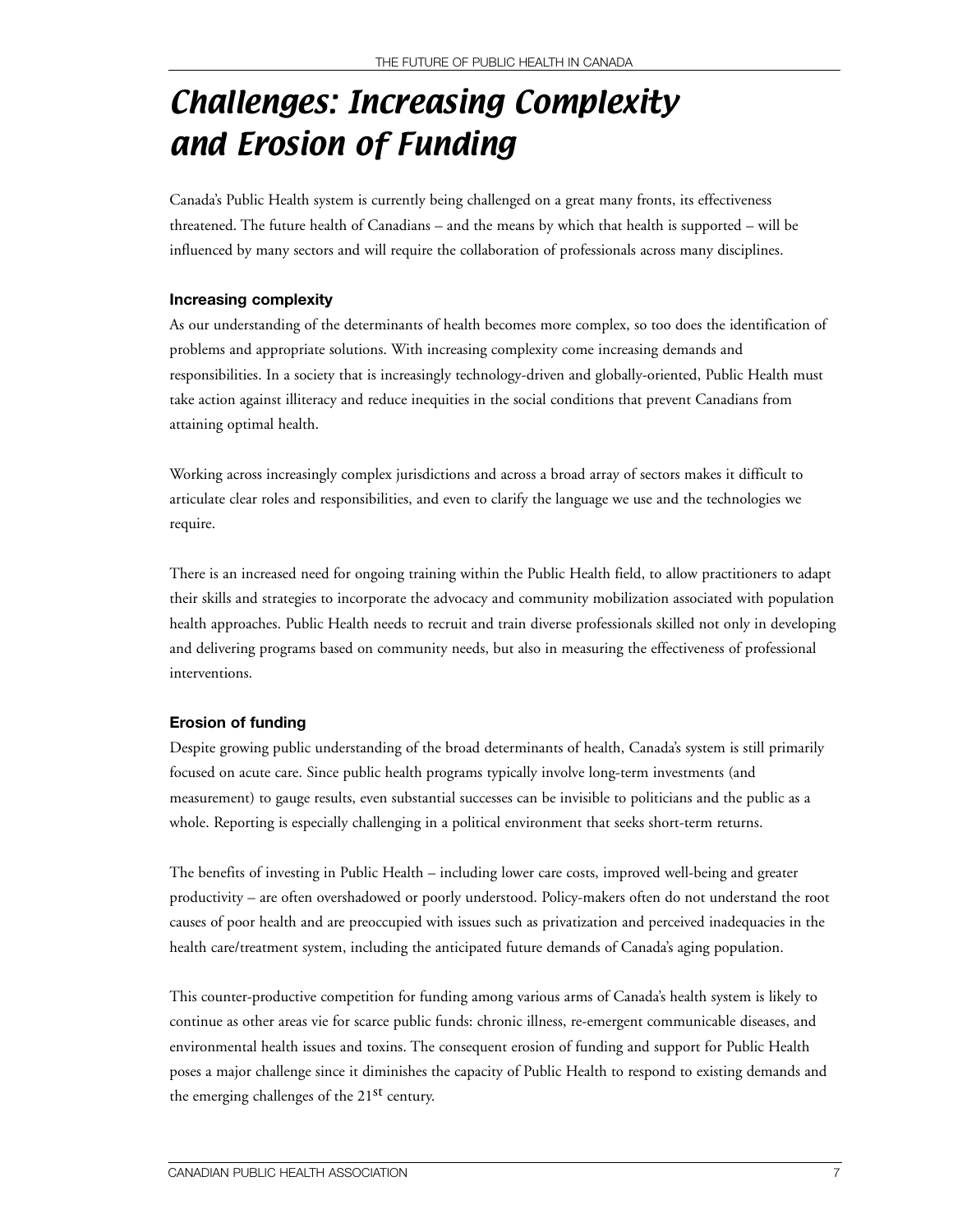### What We Need to Achieve

Over the next 15 years, Public Health leaders will need to capitalize on strengths inherent in the Public Health approach, and continue to address the root causes of poor health. Health care cannot be compartmentalized into sectors. It is increasingly necessary to harness a wide spectrum of Canadians to promote an inclusive definition of what health is, what a strong health system is, and how Canadians can best achieve them.

#### **What we need to tackle the job at hand:**

#### *Balanced Funding*

- Increase Public Health funding by influencing and changing the health budgeting process;
- Develop new funding models that focus on health determinants and the results Canadians want to achieve;
- Address private and public funding and delivery issues;
- Invest in community capacity-building, helping communities develop primary health care services and other tools and knowledge that families need to take responsibility for their own health.

#### *Reliable Information*

- To make sure that Public Health decisions are based on strong evidence:
- Develop health goals;
- Enhance support and funding for research and surveillance;
- Develop and support best practices;
- Improve information on performance and results;
- Develop report cards and other accountability measures, such as a Public Health watchdog/champion/ombudsperson.

### Facing the Challenges

The issues facing Public Health practitioners are many, and include both the socio-economic environment and the physical environment; individual biology and genetic endowment; personal health practices and child development issues; and even health services themselves.

New challenges to Public Health in Canada emerge almost on a daily basis, and according to the *Second Report on the Health of Canadians*, despite the advances made by Public Health in recent decades, many challenges to the health of Canadians have yet to receive an adequate response. The challenges include (but are not restricted to) the following:

- Aboriginal health
- Bicycle injury prevention (helmet legislation)
- Motor vehicle injury prevention (car seats, seat belts)
- Suicide
- Violence and its impacts on families
- Sexuality and reemerging sexually transmitted diseases (syphilis)
- Tobacco use
- Addictions
- Lifestyle (nutrition, activity, tobacco use)
- Cancer prevention
- Breastfeeding (regional imbalances)
- Communicable diseases (TB, HIV/AIDS, hepatitis, measles)
- Antibiotic-resistant infections
- Children's health (impact of socioeconomic status)
- Population aging
- Homelessness
- Evaluation of Public Health outcomes
- Equity (equal access/inclusion)
- Health system reform
- Health system sustainability
- Inadequate Public Health funding
- Globalization and the impacts it is having locally
- New technologies (e.g., xenotechnology; genetic susceptibility testing; internet) and their impacts on communities
- Social marketing of Public Health
- Health impacts of environmental deterioration
- Capacity of Public Health to meet the needs of diverse communities.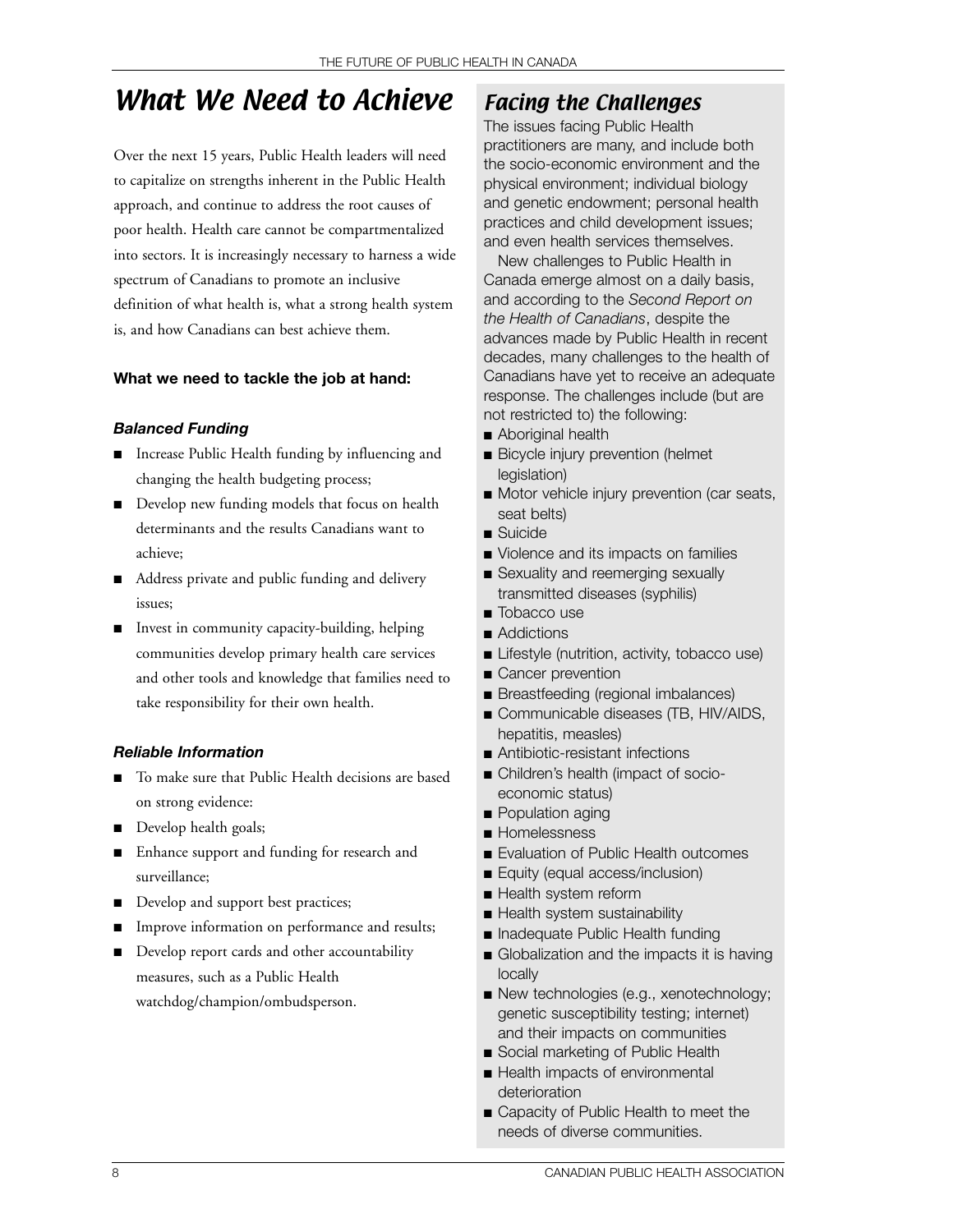#### *Better Communication*

- Using comprehensive and reliable information, Public Health communicators need to:
- Make better use of strategies such as social marketing to focus attention on Public Health issues, using the media to promote awareness (seat belt use, impaired driving) and to strengthen people's abilities to positively influence their own health;
- Build on past successes.

#### *Social Equity*

■ Develop a greater commitment to social equity to reduce socio-economic inequalities affecting health.

#### *Stronger Recruitment*

■ Develop a critical mass of Public Health expertise to promote best practices throughout the country.

#### *Intersectoral Collaboration*

- Build community involvement and participation;
- Demonstrate the benefits of regional collaboration in developing and delivering health services;
- Make effective use of legislation and public policy to reinforce Public Health initiatives (such as tobacco reduction);
- Extend alliances: use evidence and success stories to create networks around core health issues, particularly among those outside the health sector;
- Capitalize on a strong base of public confidence in the profession to mobilize resources around key issues (see sidebar).

#### *Increase Visibility and Advocacy*

- To promote enlightened Public Health policies and effective Public Health funding, it is essential that Public Health partners extend their influence on decision-makers:
- Develop strong, knowledgeable Public Health leadership across all related sectors;
- Continue to develop evidence that demonstrates that Public Health is cost-effective, its positive impact long-term;
- Advocate balanced and more appropriate investments in Public Health programs;
- Create a clear and consistent voice for Public Health at all levels.